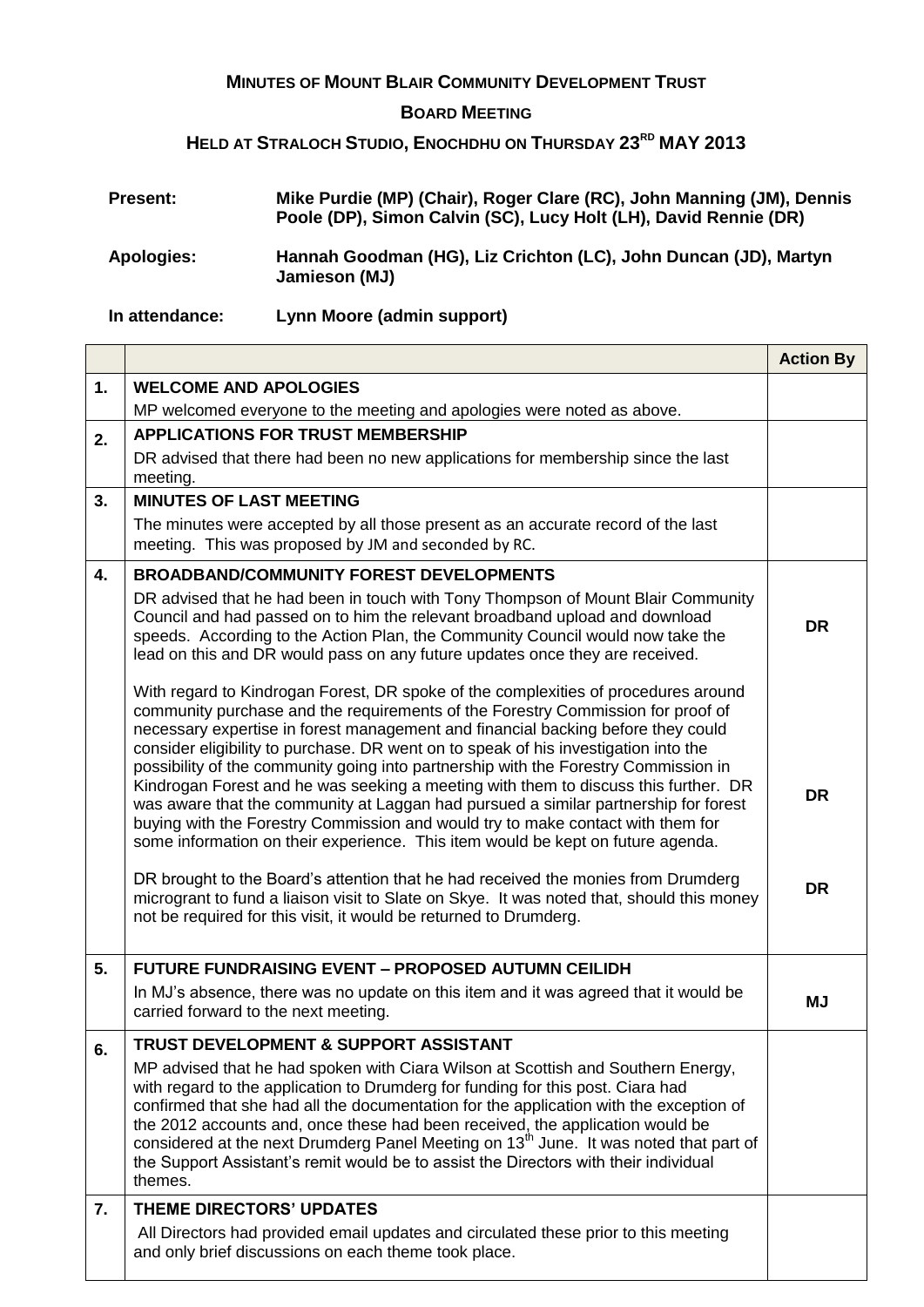| <i>MOUNG DIGHT</i> COMMUNITY Development Trust $-23$ May 2013                                                                                                                                                                                                                                                                                                                                                                                                                                                                                                                                                                                                                                                                                                                                                                                                                                                                                                                                                                                                                                                                                                                                                                                                                                                            |                  |
|--------------------------------------------------------------------------------------------------------------------------------------------------------------------------------------------------------------------------------------------------------------------------------------------------------------------------------------------------------------------------------------------------------------------------------------------------------------------------------------------------------------------------------------------------------------------------------------------------------------------------------------------------------------------------------------------------------------------------------------------------------------------------------------------------------------------------------------------------------------------------------------------------------------------------------------------------------------------------------------------------------------------------------------------------------------------------------------------------------------------------------------------------------------------------------------------------------------------------------------------------------------------------------------------------------------------------|------------------|
|                                                                                                                                                                                                                                                                                                                                                                                                                                                                                                                                                                                                                                                                                                                                                                                                                                                                                                                                                                                                                                                                                                                                                                                                                                                                                                                          | <b>Action By</b> |
| <b>Outdoor Recreation and Tourism</b><br>SC had previously circulated an update on this theme and at the meeting confirmed<br>that he had met with Forestry Commission Scotland regarding the sign posting of core                                                                                                                                                                                                                                                                                                                                                                                                                                                                                                                                                                                                                                                                                                                                                                                                                                                                                                                                                                                                                                                                                                       |                  |
| paths which should be completed in the next couple of years. SC spoke of his plan to<br>organise a day of action on Sunday 16 <sup>th</sup> June to clear and redirect the Dalrulzion to<br>Ballintum core path. MP suggested that Petrina Menzies could be asked to email the<br>community to advise of this plan and SC agreed to contact her.                                                                                                                                                                                                                                                                                                                                                                                                                                                                                                                                                                                                                                                                                                                                                                                                                                                                                                                                                                         | <b>SC</b>        |
| With regard to car parks, SC reported that the Trust would have to legally commit to<br>maintain and if necessary remove these in the event of the Trust disbanding. SC<br>suggested that land could be bought or leased but that any work would require to be<br>funded and it may be advisable to decide on a few projects requiring funding and<br>present them with a business plan to potential funders.                                                                                                                                                                                                                                                                                                                                                                                                                                                                                                                                                                                                                                                                                                                                                                                                                                                                                                            |                  |
| SC went on to speak of a small community group, of which he is a member, which is<br>considering promotion of mountain biking in the area and the production of route cards<br>which give details of routes and how difficult they are to complete. SC asked if the<br>Trust may consider becoming involved with supporting the group to produce these.<br>After some discussion, during which the legal, risk and insurance implications of<br>promoting bike paths were noted, LH suggested that SC's group approached the<br>Commonwealth Games Legacy Fund directly to seek funding.                                                                                                                                                                                                                                                                                                                                                                                                                                                                                                                                                                                                                                                                                                                                 |                  |
| Local Heritage, Culture & Produce - Our Sense of Place                                                                                                                                                                                                                                                                                                                                                                                                                                                                                                                                                                                                                                                                                                                                                                                                                                                                                                                                                                                                                                                                                                                                                                                                                                                                   |                  |
| LC had previously circulated the update on her theme and had noted that the Archive<br>Officer, who would be present at the AGM to give a presentation, had written a<br>website/digital archive specification and started negotiations with 3 potential website<br>developers. He was in the process of arranging for an Archive Project logo to be<br>designed. In addition, he had set up a dedicated Mount Blair Archive email address<br>and written a cataloguing standard and collections policy and designed consent forms<br>and a material receipt. It was noted that a provisional timetable for drop-in sessions at<br>Glenshee Pottery and Session House, Kirkmichael had been drawn up with the<br>intention of these beginning in July. The Archive Officer would also undertake to<br>organise competitions for the Summer Festival including the enlarging of sections of<br>photographs to be identified and the nomination of items to be photographed or<br>recorded to form part of the present day archive.<br><b>Community And Recreational Facilities</b><br>HG had previously circulated a report by email with an update on the sports court<br>resurfacing and this was discussed noting that a properly constituted body had been<br>involved with the initial building of the sports court. |                  |
| It was also noted that there was now a registered Child-minder in the area and it was<br>suggested that this person's details should be put on the Glens website. MP<br>undertook to contact Petrina Menzies to discuss.                                                                                                                                                                                                                                                                                                                                                                                                                                                                                                                                                                                                                                                                                                                                                                                                                                                                                                                                                                                                                                                                                                 | <b>MP</b>        |
| <b>Infrastructure And Renewable Energy</b>                                                                                                                                                                                                                                                                                                                                                                                                                                                                                                                                                                                                                                                                                                                                                                                                                                                                                                                                                                                                                                                                                                                                                                                                                                                                               |                  |
| JM had previously circulated an email update noting that there was no recent progress<br>to report but that he hoped to contact Mike Chandler of the Forestry Commission, who<br>is in charge of community woodfuel. JM advised that he would provide a further<br>update, once he had been in touch with Mr Chandler.                                                                                                                                                                                                                                                                                                                                                                                                                                                                                                                                                                                                                                                                                                                                                                                                                                                                                                                                                                                                   | <b>JM</b>        |
| <b>Access To Services And Improved Transport</b>                                                                                                                                                                                                                                                                                                                                                                                                                                                                                                                                                                                                                                                                                                                                                                                                                                                                                                                                                                                                                                                                                                                                                                                                                                                                         |                  |
| RC advised that defibrillator cases had now been received but that the equipment itself<br>was still awaited. However, note was taken that another member of the community<br>was progressing this.                                                                                                                                                                                                                                                                                                                                                                                                                                                                                                                                                                                                                                                                                                                                                                                                                                                                                                                                                                                                                                                                                                                      |                  |
| MP advised of a new summer bus service was due to commence in June/July. It<br>would run twice daily through the summer months from Aberdeen, through Braemar to                                                                                                                                                                                                                                                                                                                                                                                                                                                                                                                                                                                                                                                                                                                                                                                                                                                                                                                                                                                                                                                                                                                                                         |                  |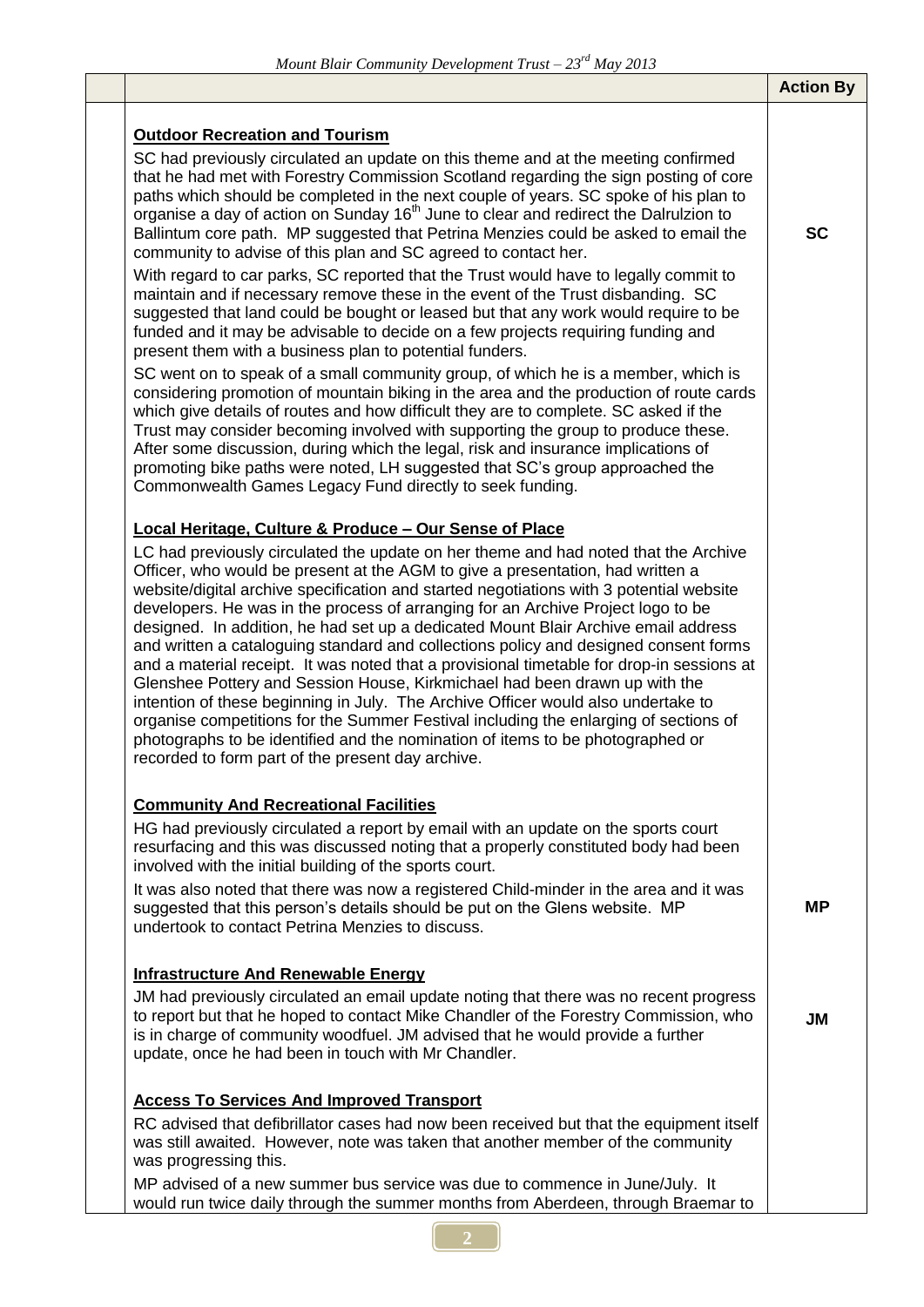|    |                                                                                                                                                                                                                                                                                                                                                                                                                                                                                                                                                           | <b>Action By</b> |
|----|-----------------------------------------------------------------------------------------------------------------------------------------------------------------------------------------------------------------------------------------------------------------------------------------------------------------------------------------------------------------------------------------------------------------------------------------------------------------------------------------------------------------------------------------------------------|------------------|
|    | Blairgowrie. MP would contact Petrina Menzies to ask her to email the community to<br>ensure they were aware of this service.                                                                                                                                                                                                                                                                                                                                                                                                                             | <b>MP</b>        |
|    | Roads, Traffic, Lay-bys and Signage                                                                                                                                                                                                                                                                                                                                                                                                                                                                                                                       |                  |
|    | MP had circulated an email with an update on behalf of DP. It was noted that a<br>meeting had taken place on 23 <sup>rd</sup> April to consider possible options for lay-by<br>improvements at 2 lay-bys in Glenshee. A positive response has been received from<br>Invercauld Estate regarding the envisaged work on the lay-by in Upper Glenshee, but<br>responses were still awaited from Finegand Estate, regarding the lay-by near<br>Finegand Farm, and from PKC regarding the possible services of PKC's landscape<br>architects.                  |                  |
|    | JM advised that this year's YOMP would take on the car park, which he spoke of at the<br>last meeting, as its project this year.                                                                                                                                                                                                                                                                                                                                                                                                                          |                  |
|    | <b>Housing and Jobs</b>                                                                                                                                                                                                                                                                                                                                                                                                                                                                                                                                   |                  |
|    | DR spoke of a joint community group focussing on housing and advised that had<br>brought this to the attention of the Secretary of the Community Council. DR went on<br>to confirm that this Theme was a long-term project as currently there was insufficient<br>employment to attract people to settle in the area. DR was aware of some planning<br>requirements for housing but offered to liaise with Perth and Kinross Council to gain a<br>greater understanding of the plans and processes involved and would report back at<br>the next meeting. | <b>DR</b>        |
| 7. | <b>OIL BUYING SCHEME</b>                                                                                                                                                                                                                                                                                                                                                                                                                                                                                                                                  |                  |
|    | MP advised that he was still awaiting some feedback from Kirkmichael Community<br>Shop regarding this proposal. In addition, arrangements for the AGM had taken<br>priority and this item would be carried forward to a future Board Meeting when a formal<br>proposal to be circulated to the community would be discussed.                                                                                                                                                                                                                              | <b>MP</b>        |
| 8. | <b>MARKETING PROPOSAL</b>                                                                                                                                                                                                                                                                                                                                                                                                                                                                                                                                 |                  |
|    | LH advised that she had been in contact with Mark Beaumont regarding the proposed<br>naming of a local cycle route in his honour. Following this conversation, LH noted that<br>a clearly defined route would require to be identified before Mr Beaumont could<br>consider an association with it. Discussion took place around the table and a                                                                                                                                                                                                          | LH               |
|    | suggestion was put forward that it should be a main road route, beginning at Bridge of<br>Cally, going to Blairgowrie, Dunkeld, Pitlochry and ending again in Bridge of Cally. LH<br>would seek to discuss this with Perth and Kinross Council and it was suggested that<br>Bob Ellis and Alan Graham should be approached in the first instance as they could<br>give useful advice and also discuss appropriate signage. Another suggestions put                                                                                                        | LH               |
|    | forward was for LH to speak to Graham McLean of Develop Mountain Biking Scotland<br>and Skinny Tyres, based in Perthshire. LH would progress this and report back at the<br>next meeting.                                                                                                                                                                                                                                                                                                                                                                 | LH               |
| 9. | ARRANGEMENTS FOR NEXT AGM AT BRIDGE OF CALLY HALL                                                                                                                                                                                                                                                                                                                                                                                                                                                                                                         |                  |
|    | MP noted that arrangements were well underway for the forthcoming AGM. Bridge of<br>Cally Hall had been booked and the Hall Committee had agreed to provide catering.<br>Estimated costs had been £60 for catering and £20 for Hall Hire. MP explained the<br>Agenda for the evening, commencing with the formal part of the AGM, and the<br>processes for re-election of Directors. It was noted that 2 of the original Directors were                                                                                                                   | <b>MP</b>        |
|    | required to retire as per the requirements of the Articles of Association, but they would<br>be eligible for re-election. MP asked for anyone not wishing to stand for re-election to<br>let him know as soon as possible. The Notice of AGM, previously sent out to Directors<br>in draft format for comment, would be circulated to the Membership 14 days in<br>advance and a proxy vote would be offered to those unable to attend. LH offered her<br>apologies in advance of the AGM and these were duly noted.                                      | <b>ALL</b>       |